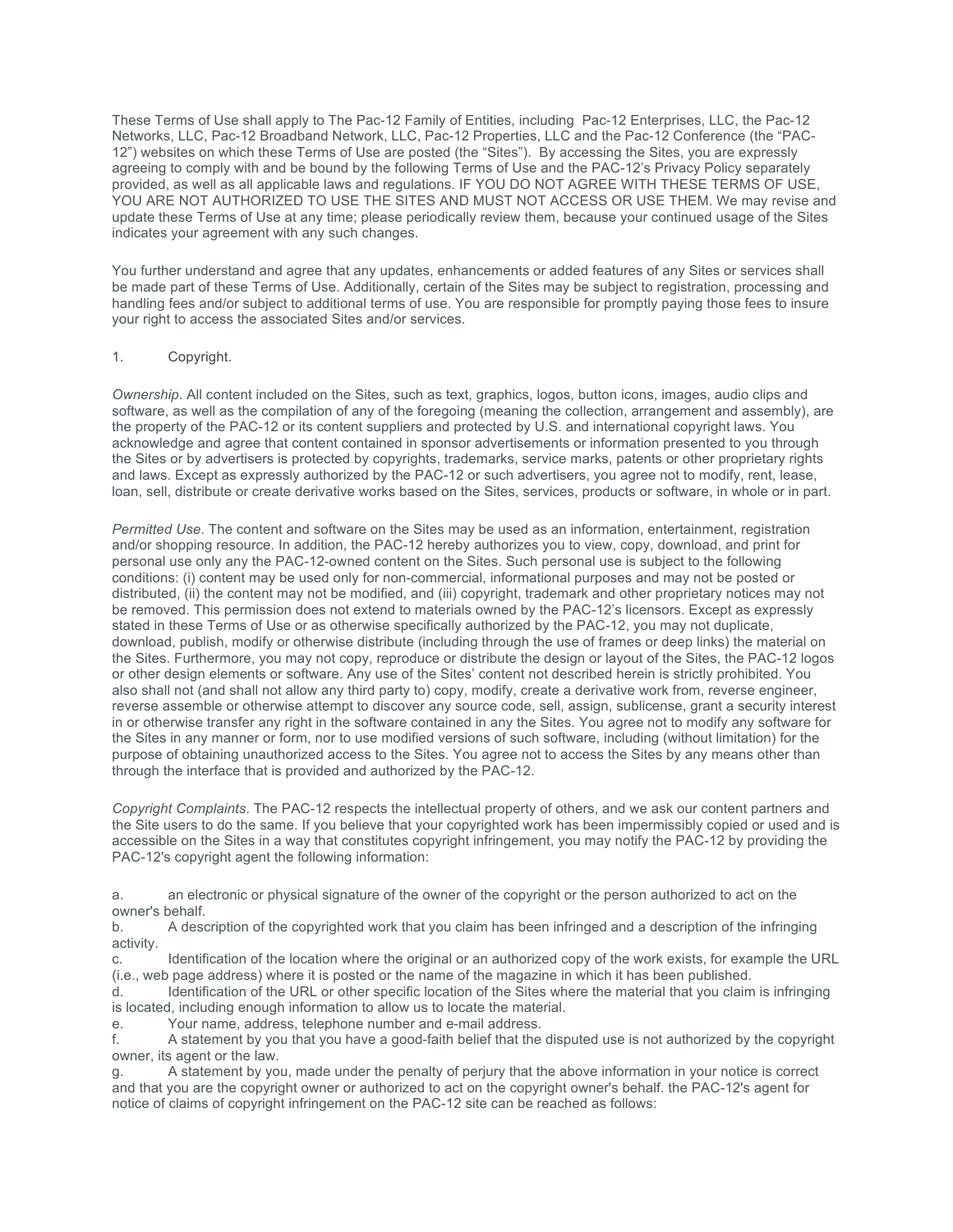Pac-12 Enterprises ATTN: Legal Department 360 Third St., 3<sup>rd</sup> Floor San Francisco, CA 94107 privacy@pac-12.org

## 2. Permitted Use of the PAC-12 Trademarks

The PAC-12 trademarks identify the PAC-12's products and services and let the public know the source of those products and services. You agree not to use or display the PAC-12 trademarks in any manner.

#### 3. User Submissions and Content

The PAC-12 may provide interactive areas on the Sites, in which users may post communications. You understand that all information (including your member name or user name), data, text, software, music, sound, photographs, graphics, video, messages, tags, or other materials ("Content"), whether publicly posted or privately transmitted, are the sole responsibility of the person from whom such Content originated. This means that you, and not the PAC-12, are entirely responsible for all Content that you upload, post, email, transmit or otherwise make available via the Sites. The PAC-12 does not control the Content posted via the Sites and, as such, does not guarantee the accuracy, integrity or quality of such Content. You understand that by using the Sites, you may be exposed to Content that is offensive, indecent or objectionable. Under no circumstances will the PAC-12 be liable in any way for any Content, including, but not limited to, any errors or omissions in any Content, or any loss or damage of any kind incurred as a result of the use of any Content posted, emailed, transmitted or otherwise made available via the Sites. You further understand that the internet has no geographical boundaries, and you therefore agree to comply with all local rules regarding online conduct and acceptable Content. Specifically, you agree to comply with all applicable laws regarding the transmission of technical data exported from the United States or the country in which you reside.

The PAC-12 does not claim ownership of any Content submitted and/or posted by you on any the Sites(s). However, by submitting and/or posting any Content to the Sites, you grant the PAC-12 a royalty-free, perpetual, irrevocable, non-exclusive right and license to use, reproduce, modify, adapt, publish, translate, create derivative works from, distribute, communicate to the public, perform and display the content (in whole or in part) worldwide and/or to incorporate it in other works in any form, media, or technology now known or later developed, for the full term of any rights that may exist in such Content. You also permit any subscriber to access, display, view, store and reproduce such content for personal use.

In consideration of being allowed to use the PAC-12 interactive areas and Sites, you agree not to:

a. impersonate any other person or entity, whether actual or fictitious, including impersonating an employee or consultant of the PAC-12.

b. use an inappropriate member name of any kind.

c. target or harm minors in any way.

d. forge headers or otherwise manipulate identifiers in order to disguise the origin of any Content transmitted through the Sites.

e. upload, post, email, transmit or otherwise make available any Content that you do not have a right to make available under any law or under contractual or fiduciary relationships (such as inside information, proprietary and confidential information learned or disclosed as part of employment relationships or under nondisclosure agreements).

f. upload, post, email, transmit or otherwise make available any Content that infringes any patent, trademark, trade secret, copyright or other proprietary rights ("Rights") of any party.

g. upload, post, email, transmit or otherwise make available any unsolicited or unauthorized advertising, promotional materials, "junk mail," "spam," "chain letters," "pyramid schemes," or any other form of solicitation, except in those areas that are designated for such purpose.

h. upload, post, email, transmit or otherwise make available any material that contains software viruses or any other computer code, files or programs designed to interrupt, destroy or limit the functionality of any computer software or hardware or telecommunications equipment.

i. disrupt the normal flow of dialogue, cause a screen to "scroll" faster than other users of the Sites are able to type, or otherwise act in a manner that negatively affects other users' ability to engage in real time exchanges.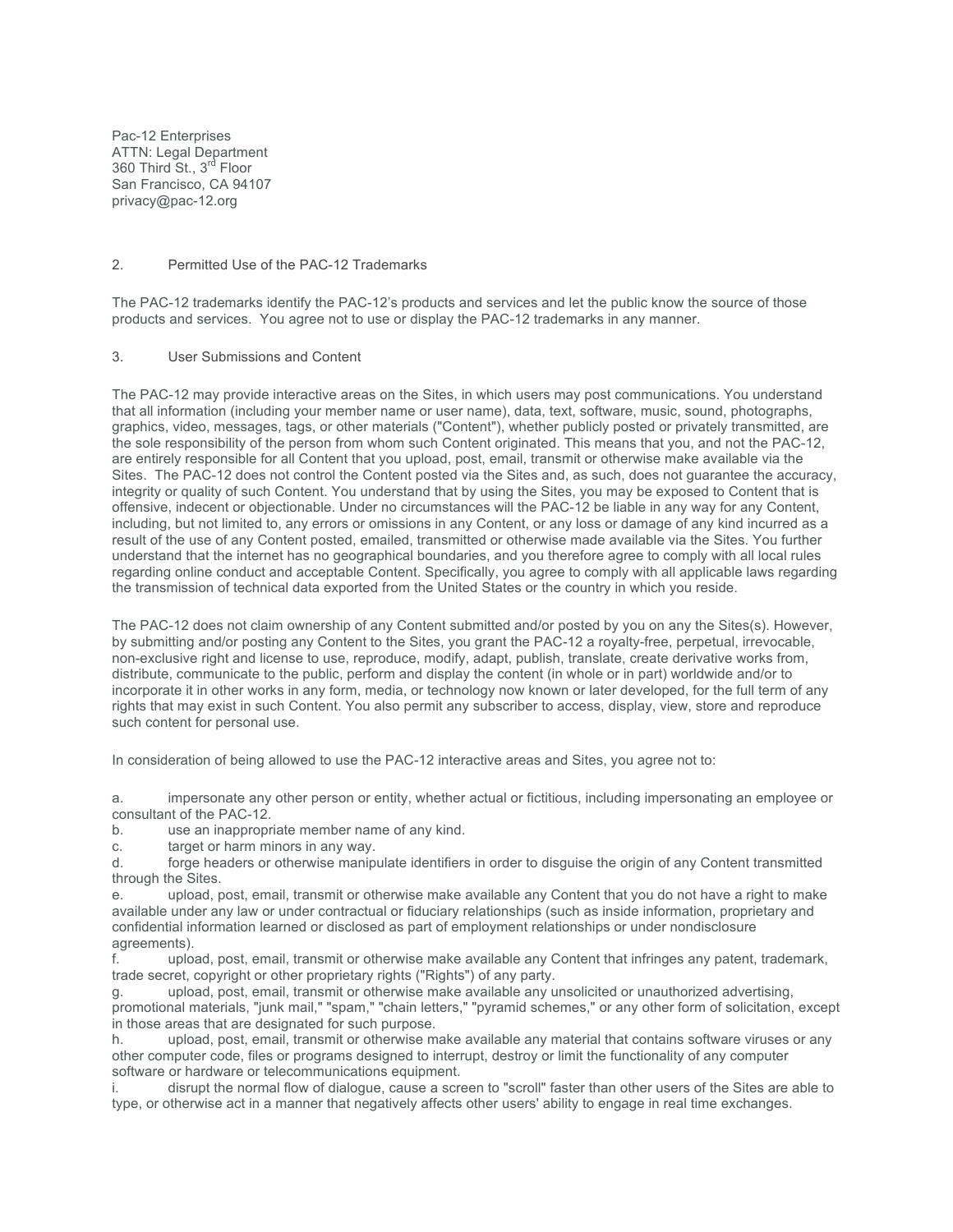j. interfere with or disrupt the Sites or servers or networks connected to the Sites, or disobey any requirements, procedures, policies or regulations of networks connected to the Sites.

k. intentionally or unintentionally violate any applicable local, state, national or international law, including, but not limited to, regulations promulgated by the U.S. Securities and Exchange Commission, any rules of any national or other securities exchange, including, without limitation, the New York Stock Exchange, the American Stock Exchange or the NASDAQ, and any regulations having the force of law.

l. provide material support or resources (or to conceal or disguise the nature, location, source, or ownership of material support or resources) to any organization(s) designated by the United States government as a foreign terrorist organization pursuant to section 219 of the Immigration and Nationality Act.

m. upload, post, email, transmit or otherwise make available any Content that is unlawful, harmful, threatening, abusive, harassing, tortious, defamatory, vulgar, obscene, libelous, invasive of another's privacy, hateful, or racially, ethnically or otherwise objectionable.

n. "stalk" or otherwise harass another; and/or

o. collect or store personal data about other users in connection with the prohibited conduct and activities set forth in paragraphs above.

The foregoing actions shall constitute a material breach of these Terms of Use. the PAC-12 reserves the right to delete from the Sites any Content, postings or member names that violate the above terms and will cooperate fully with any law enforcement officials and/or agencies in the investigation of any violator or violators, up to and including complete and immediate termination of your registration and/or accounts with the PAC-12. You acknowledge that the PAC-12 may or may not pre-screen Content, but that the PAC-12 and its designees shall have the right (but not the obligation) in their sole discretion to pre-screen, refuse, or remove any Content that is available via the Sites. Without limiting the foregoing, the PAC-12 and its designees shall have the right to remove any Content that violates these Terms of Use or is otherwise objectionable. You agree that you must evaluate, and bear all risks associated with, the use of any Content, including any reliance on the accuracy, completeness, or usefulness of such Content. In this regard, you acknowledge that you may not rely on any Content created by the PAC-12 or submitted to the PAC-12, including without limitation information in the PAC-12 Message Boards and in all other parts of the Sites.

You acknowledge, consent and agree that the PAC-12 may access, preserve and disclose your account information and Content if required to do so by law or in a good faith belief that such access preservation or disclosure is reasonably necessary to: (a) comply with legal process; (b) enforce these Terms of Use; (c) respond to claims that any Content violates the rights of third parties; (d) respond to your requests for customer service; or (e) protect the rights, property or personal safety of the PAC-12, its users and the public.

You understand that the technical processing and transmission of the Sites, including your Content, may involve (a) transmissions over various networks; and (b) changes to conform and adapt to technical requirements of connecting networks or devices.

You understand that the Sites and software embodied within the Sites may include security components that permit digital materials to be protected, and that use of these materials is subject to usage rules set by the PAC-12 and/or content providers who provide content to the Sites. You may not attempt to override or circumvent any of the usage rules embedded into the Sites. Any unauthorized reproduction, publication, further distribution or public exhibition of the materials provided on the Sites, in whole or in part, is strictly prohibited.

Should you choose to submit any ideas, suggestions, documents, and/or proposals ("Submissions") to the PAC-12 through any of its media, you acknowledge and agree that: (i) your Submissions do not contain confidential or proprietary information; (ii) the PAC-12 is not under any obligation of confidentiality, express or implied, with respect to the Submissions; (iii) the PAC-12 shall be entitled to use or disclose (or choose not to use or disclose) such Submissions for any purpose, in any way, in any media worldwide; (iv) the PAC-12 may have something similar to the Submissions already under consideration or in development; (v) your Submissions shall automatically become the property of the PAC-12 without any obligation of the PAC-12 to you; and (vi) you are not entitled to any compensation or reimbursement of any kind from the PAC-12 under any circumstances.

## 4. Links; Third Party Services; Promotional Messages

As a convenience to our users, we may provide links to third-party web sites. The linked sites are not under our control, and we make no representations as to the quality, suitability, functionality or legality of any sites to which we may provide links. You hereby waive any claim you might have against the PAC-12 with respect to such sites.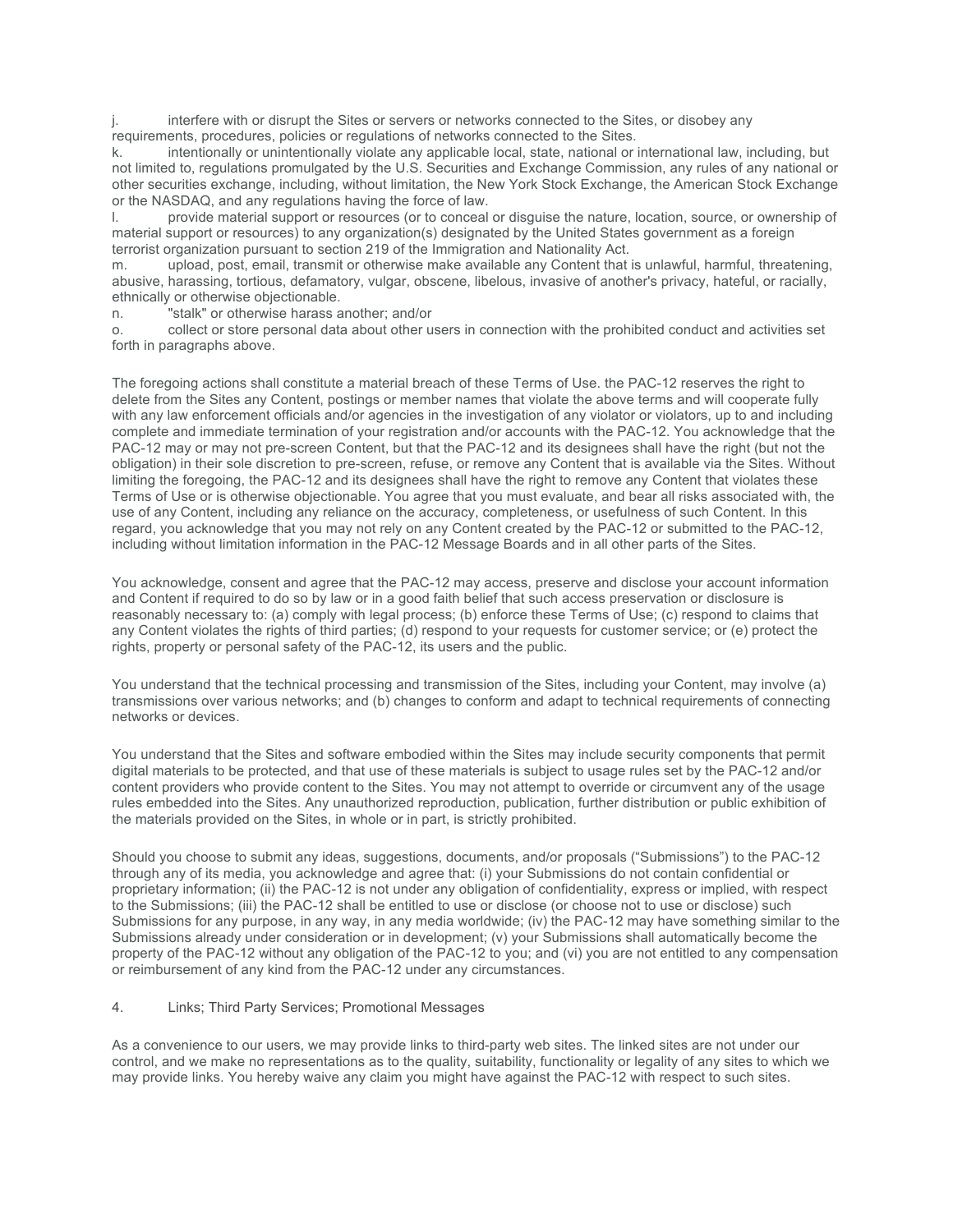In addition, you may order services or merchandise through the Sites from other persons not affiliated with the PAC-12 ("Seller"). For example, you may choose to register for a sporting event and purchase event-related merchandise on the Sites. All matters concerning the merchandise and services desired from a Seller, including but not limited to purchase terms, payment terms, warranties, guarantees, maintenance and delivery, are solely between you and the Seller. the PAC-12 makes no warranties or representations whatsoever with regard to any goods or services provided by Sellers. You will not consider the PAC-12, nor will the PAC-12 be construed as, a party to such transactions, whether or not the PAC-12 may have received some form of revenue or other remuneration in connection with the transaction. You agree that the PAC-12 will not be liable for any costs or damages arising out of such transactions, either directly or indirectly.

The PAC-12 and/or third parties may, from time to time, send e-mail messages to you containing advertisements, promotions, etc. the PAC-12 makes no representation or warranty with respect to the content of any such e-mail messages or any goods or services which may be obtained from such third parties, and you agree that neither the PAC-12 nor such third party shall have any liability with respect thereto. You further agree to receive certain periodic communications from the PAC-12 such as newsletters, content, messages, and announcements, and that these communications are considered part of your access of the Sites and services and that you may not be able to opt out of receiving such communications in every instance.

## 5. Registration and Password

You are responsible for maintaining the confidentiality of your login ID and password (your "registration"). You shall be responsible for all uses of your registration, whether or not authorized by you. You agree to immediately notify the PAC-12 of any unauthorized use of your registration. You further represent that you are of legal age to form a binding contract and are not a person barred from receiving services under the laws of the United States or other applicable jurisdiction. You also agree to: (i) provide true, accurate, current and complete information about yourself as submitted to the PAC-12, and (ii) maintain and promptly update your registration information to keep it true, accurate, current and complete. If you provide any information that is untrue, inaccurate, not current or incomplete, or the PAC-12 has reasonable grounds to suspect that such information is untrue, inaccurate, not current or incomplete. the PAC-12 has the right to immediately suspend or terminate your account and refuse any and all current or future use of the Sites or related products and services (or any portion thereof). The PAC-12 makes every effort to protect individual privacy and personal information, and is particularly concerned about child privacy. Parents of children under the age of 13 who wish to allow their children access are required to provide their consent for any registration. By creating such a registration involving your child under the age of 13, you certify that you are at least 18 years old or that you are the parent or legal guardian of the child/children listed on the registration. Unless you have notified us otherwise, You also give your child permission to access many areas of the Sites related to the registration, including email, message boards and other registration related information. Please remember that the Sites and the PAC-12 services are intended to apply to a broad audience. Accordingly, as the parent or legal guardian, it is your responsibility to determine whether any of the Sites areas and/or content are appropriate for your child.

Registration data and certain other information about you is subject to the PAC-12's Privacy Policy located at. http://www.pac-12.org/Privacy.aspx Through your use of the Sites and related services you consent to the collection and use (as set forth in the Privacy Policy) of certain information about you, including the transfer of this information to the United States and/or other countries for storage, processing and use by the PAC-12 and its affiliates.

*Charges and Billing For Certain Sites*. Certain of the Sites require payment of access fees. By registering for those Sites, you hereby authorize the PAC-12 to charge your credit card in advance for all applicable fees incurred by you in connection with your chosen service and registration for your account. You hereby understand and agree that in most cases, the PAC-12 will be charging your designated credit card in accordance with the payment schedule of the service for which you have registered, but some service fees may accumulate on your credit card account before they are actually charged to your credit card. You further understand and agree that it is your responsibility to notify the PAC-12 of any changes to your credit card or if your credit card has expired otherwise your access to the Service may be disconnected or interrupted. All fees shall be paid in U.S. dollars.

The PAC-12 reserves the right to change any fees (which includes but is not limited to, charging a fee for packages, options, upgrades and/or a Service for which the PAC-12 does not currently charge a fee) or billing methods at any time, provided, however, that such modifications shall not take effect earlier than thirty (30) days after the PAC-12 posts such modification on the applicable the Sites(s). The PAC-12 also has the right to collect applicable taxes and impose premium surcharges for some areas of the Service and these surcharges may apply immediately after you register for the associated service. You may cancel any your Account or any associated optional or upgraded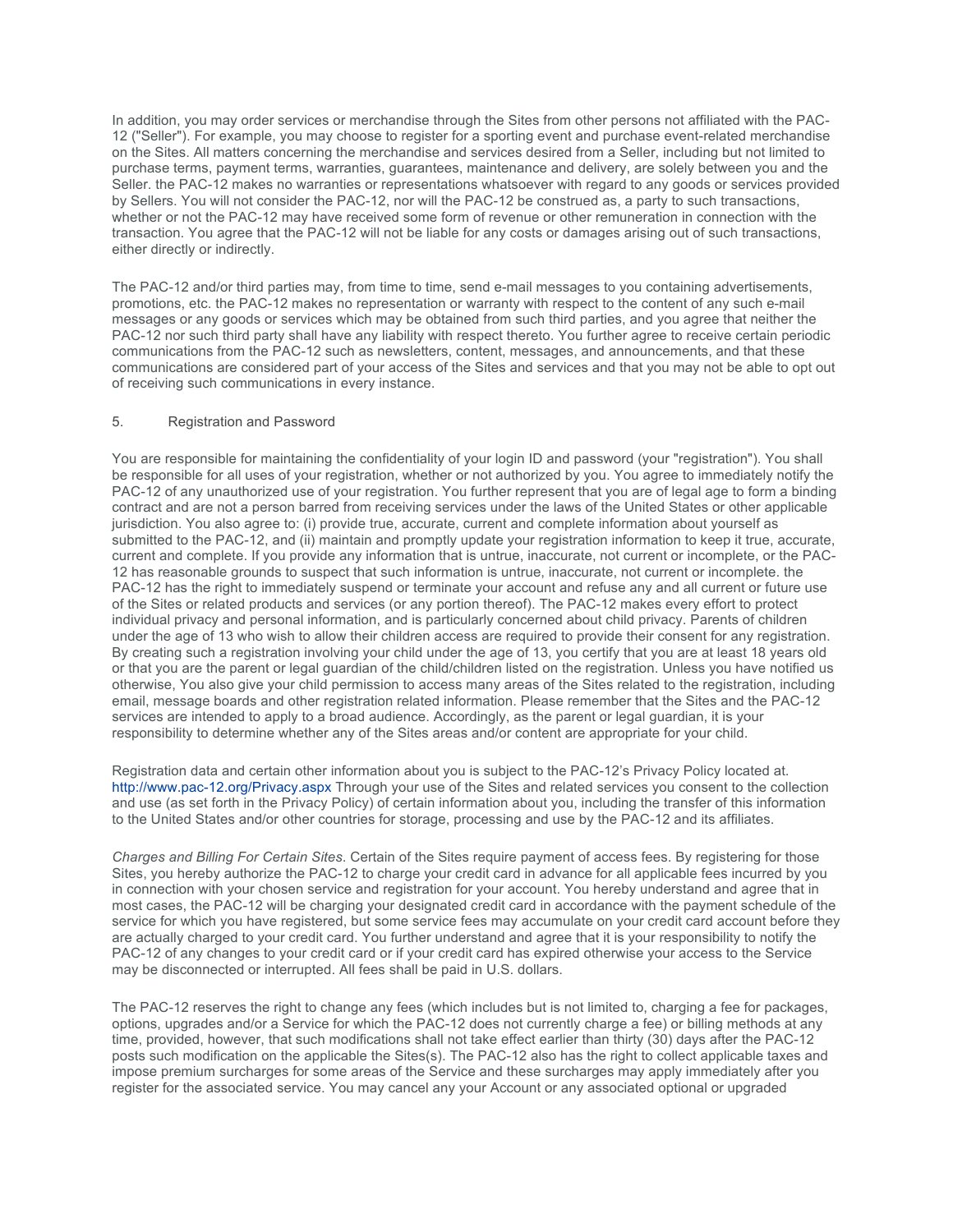services therefore at any time, but the PAC-12 will not refund any remaining portion of your pre-paid fees and you may be charged an additional cancellation fee.

You agree to pay your Account balance on time. You also agree to pay any taxes, including sales or use taxes, resulting from your use of the Service. Amounts not paid by you to the PAC-12 when due will be assessed an additional 1.5% (or the highest amount allowed by law, whichever is lower) per month if your payment is more than thirty (30) days past due. That amount is also due immediately. You are responsible and liable for any fees, including attorney and collection fees, that the PAC-12 may incur in its efforts to collect any remaining balances due from you. This section titled Charges and Billing For Certain Sites shall in no way limit any other remedies available to the PAC-12. You also understand and agree that you will be billed for and will pay any outstanding balances if you cancel your account or your account is terminated. You must notify the PAC-12 of any billing problems or discrepancies within sixty (60) days after they first appear on your credit card account statement. If you do not notify the PAC-12 within sixty (60) days, you waive any right to dispute such problems or discrepancies.

*Pricing Information Disclosure For California Residents*. Under California Civil Code Section 1789.3, California residents that access the Sites and services are entitled to the following specific consumer rights information: (i) Pricing Information - Current rates for using the Service may be obtained by going to the pricing schedule on the PAC-12 Web Site located at http://www.pac-12.org/Privacy.aspx. The PAC-12 reserves the right to change any fees, pricing or charges or to institute new fees at any time; (ii) Complaints - The Complaint Assistance Unit of the Division of Consumer Services of the California Department of Consumer Affairs may be contacted in writing at 1020 N. Street, #501, Sacramento, CA 95814, or by telephone at 1-916-445-1254.

## 6. Disclaimer of Warranties.

YOU EXPRESSLY AGREE THAT USE OF THE PAC-12 IS AT YOUR SOLE RISK. THE PAC-12 IS PROVIDED ON AN "AS IS" AND "AS AVAILABLE" BASIS. THE PAC-12 AND ITS SUBSIDIARIES, AFFILIATES, DIRECTORS, OFFICERS, EMPLOYEES, AGENTS, PARTNERS AND LICENSORS EXPRESSLY DISCLAIMS ALL WARRANTIES OF ANY KIND, EXPRESS OR IMPLIED, INCLUDING WITHOUT LIMITATION ANY WARRANTY OF MERCHANTABILITY, FITNESS FOR A PARTICULAR PURPOSE OR NON-INFRINGEMENT. THE INFORMATION ON THE SITES OR OTHERWISE BY THE PAC-12 IS PROVIDED WITH THE UNDERSTANDING THAT NEITHER THE PAC-12 NOR SITE USERS, WHILE SUCH USERS ARE PARTICIPATING ON THE SITE, ARE ENGAGED IN RENDERING LEGAL, MEDICAL, COUNSELING OR OTHER PROFESSIONAL SERVICES OR ADVICE. THE PAC-12 ENCOURAGES YOU TO SEEK APPROPRIATE PROFESSIONAL ADVICE OR CARE FOR ANY SITUATION OR PROBLEM WHICH YOU MAY HAVE. IN PARTICULAR, THE ACTIVITIES AND EXERCISES DESCRIBED IN TRAINING PROGRAMS AND ARTICLES ON THE PAC-12 CAN BE DANGEROUS AND MAY RESULT IN INJURY OR DEATH. YOU MUST CONSULT WITH A LICENSED PHYSICIAN BEFORE PARTICIPATING IN ANY OF THE ACTIVITIES DESCRIBED ON THE PAC-12.

THE PAC-12 MAKES NO WARRANTY THAT THE SITES' SERVICES WILL BE UNINTERRUPTED, SECURE OR ERROR FREE. THE PAC-12 DOES NOT GUARANTEE THE ACCURACY OR COMPLETENESS OF ANY INFORMATION IN, OR PROVIDED IN CONNECTION WITH, THE SITES. THE PAC-12 IS NOT RESPONSIBLE FOR ANY ERRORS OR OMISSIONS, OR FOR THE RESULTS OBTAINED FROM THE USE OF SUCH INFORMATION. YOU UNDERSTAND AND AGREE THAT ANY MATERIAL AND/OR DATA DOWNLOADED OR OTHERWISE OBTAINED THROUGH THE USE OF THE SITES IS AT YOUR OWN DISCRETION AND RISK AND THAT YOU WILL BE SOLELY RESPONSIBLE FOR ANY DAMAGE TO YOUR OWN COMPUTER SYSTEM OR LOSS OF DATA THAT RESULTS FROM THE DOWNLOAD OF SUCH MATERIAL AND/OR DATA.

## 7. Limitation of Liability

THE PAC-12, ITS SUBSIDIARIES, AFFILIATES, DIRECTORS, OFFICERS, EMPLOYEES, AGENTS, PARTNERS AND LICENSORS SHALL NOT BE LIABLE TO YOU FOR ANY DIRECT, INDIRECT, INCIDENTAL, SPECIAL, CONSEQUENTIAL OR EXEMPLARY DAMAGES, INCLUDING, BUT NOT LIMITED TO, DAMAGES FOR LOSS OF PROFITS, GOODWILL, USE, DATA OR OTHER INTANGIBLE LOSSES (EVEN IF THE PAC-12 HAS BEEN ADVISED OF THE POSSIBILITY OF SUCH DAMAGES), RESULTING FROM: (A) THE USE OR THE INABILITY TO USE THE SITES, PRODUCTS OR SERVICES; (B) THE COST OF PROCUREMENT OF SUBSTITUTE GOODS AND SERVICES RESULTING FROM ANY GOODS, DATA, INFORMATION OR SERVICES PURCHASED OR OBTAINED OR MESSAGES RECEIVED OR TRANSACTIONS ENTERED INTO THROUGH OR FROM THE SITES; (C) USE BY YOU OF ANY PRODUCT PURCHASED THROUGH THE PAC-12; (D) YOUR PARTICIPATION IN ANY PROMOTION OR PROGRAM COORDINATED BY THE PAC-12; (E) PERSONAL INJURY NOT CAUSED BY THE PAC-12'S GROSS NEGLIGENCE; (F) UNAUTHORIZED ACCESS TO OR ALTERATION OF YOUR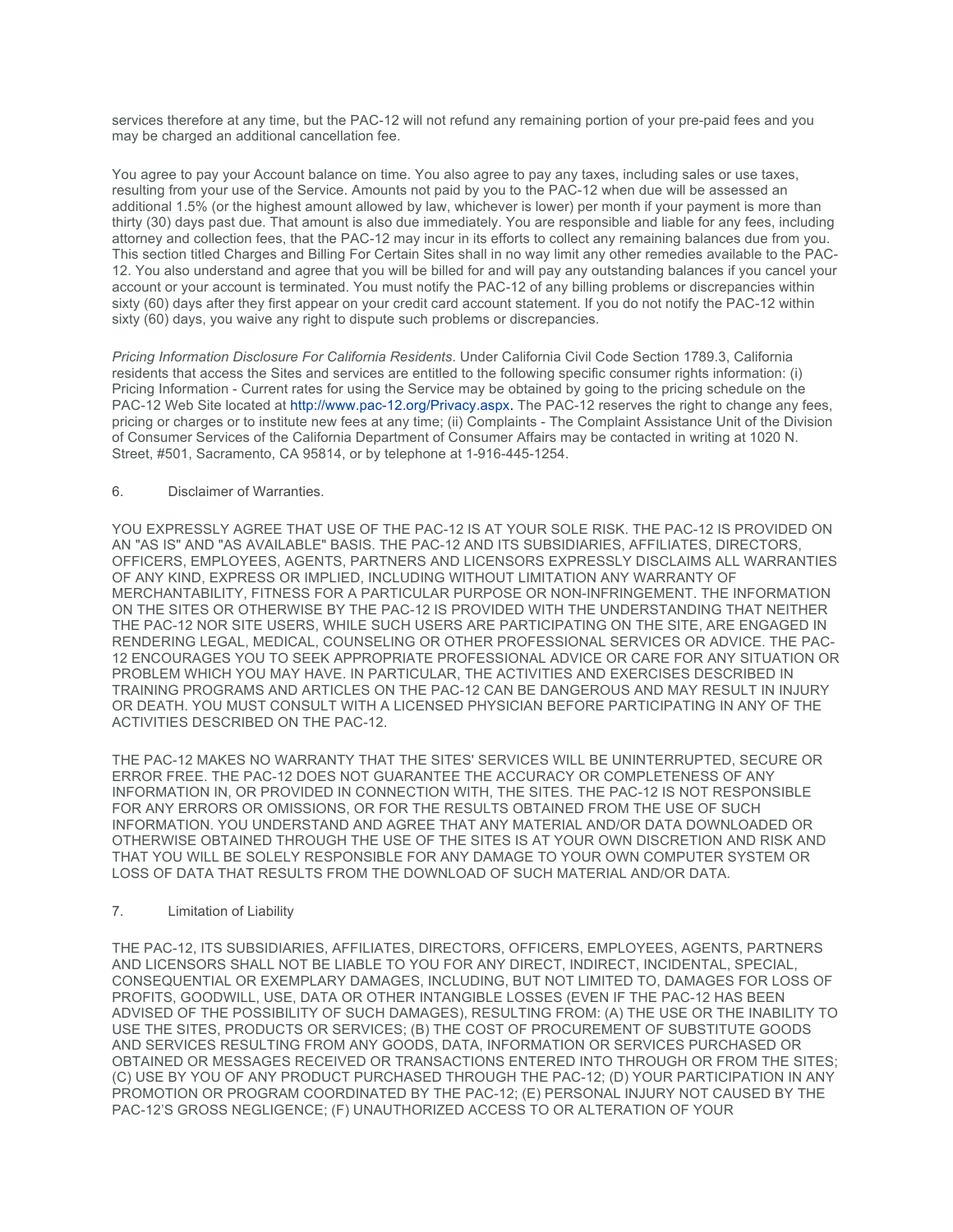TRANSMISSIONS OR DATA; (G) STATEMENTS OR CONDUCT OF ANY THIRD PARTY ON THE SITES; OR (H) ANY OTHER MATTER RELATING TO THE SITES, OR THE PAC-12 PRODUCTS OR SERVICES. YOU AGREE THAT THE PAC-12'S MAXIMUM LIABILITY TO YOU, FOR ANY REASON OR CAUSE WHATSOEVER, SHALL NOT EXCEED THE TOTAL AMOUNT OF MONIES RECEIVED BY THE PAC-12 FROM YOU.

# 8. Indemnification

You agree to defend, indemnify and hold harmless the PAC-12, its subsidiaries, and each of their affiliates, directors, officers, agents, partners, contractors, licensors, licensees and employees or the author of any training program from any claim, demand, loss, liability or expense (including reasonable attorneys' fees), relating to or arising out of: your use of the PAC-12's services; the Sites; any other websites accessed from or affiliated with the Sites; any products purchased off of the Sites or websites available from or related to the Sites; the use by you of any training programs purchased through the PAC-12; your violation of these Terms of Use; content you submit, post, transmit or otherwise make available through the Sites; or any other infringement committed by you, or any other subscriber of your account, of any intellectual property or other right of any person or entity.

## 9. Termination

The PAC-12 reserves the right, in its sole discretion, to immediately and without any prior notice to suspend or terminate (i) these Terms of Use; (ii) your registration with or ability to access the Sites and/or any other service provided to you by the PAC-12 upon; (a) any breach by you of these Terms of Use or upon your demonstration of conduct that the PAC-12 determines to be inappropriate; (b) requests by law enforcement or other government agencies, (c) a request by you (self-initiated account deletions), (d) discontinuance or material modification to the Sites and/or the PAC-12 services (or any part thereof), (e) unexpected technical or security issues or problems, (f) extended periods of inactivity, (g) engagement by you in fraudulent or illegal activities, and/or (h) nonpayment of any fees owed by you in connection with the Services. Where your account or registration with the PAC-12 is terminated, you may be required to forfeit any credits, pre-paid fees, and any other amounts collected by the PAC-12 as part of your use and registration of the Sites. The PAC-12 shall not be required to refund, redeem or pay any such amounts to you, and you shall remain liable to the PAC-12 for any charges, fees, commitments, and obligations incurred by you prior to such termination. All records, information, messages, content and other information related to your registration and account may also be deleted by the PAC-12 in its sole discretion without any notice or liability to you. The PAC-12 shall not be liable to you or any third party for any termination of your account, any associated account related or identifying information, or access to the Sites and/or the PAC-12 services.

#### 10. Applicable Law; Consent to Jurisdiction

The Sites (excluding linked sites) are controlled by the PAC-12 from its offices within the State of California, United States of America. The Sites can be accessed from all 50 states, as well as from other countries around the world. As each of these places has laws that may differ from those of California, by accessing the Sites both you and the PAC-12 agree that the statutes and laws of the State of California, without regard to the conflict of laws principles thereof, will apply to all matters relating to use of the Sites.

You agree that exclusive jurisdiction for any dispute with the PAC-12, or in any way relating to your use of the SItes, resides in the courts of the State of California and you further agree and expressly consent to the exercise of personal jurisdiction in the courts of the State of California in connection with any dispute including any claim involving the PAC-12 or its affiliates, subsidiaries, employees, contractors, officers, directors, telecommunication providers and content providers. If any provision of these terms shall be unlawful, void, or for any reason unenforceable, then that provision shall be deemed severable from these terms and shall not affect the validity and enforceability of any remaining provisions.

## 11. Miscellaneous

The PAC-12 reserves the right at any time and from time to time to modify or discontinue, temporarily or permanently, these Terms of Use, the Sites and/or the PAC-12 services (or any part thereof) with or without notice. the PAC-12 shall not be liable to you or to any third party for any modification, suspension or discontinuance. The failure of either party to insist upon or enforce strict performance by the other party of any provision of the Terms of Use or to exercise any right under the Terms of Use will not be construed as a waiver or relinquishment to any extent of such party's right to assert or rely upon any such provision or right in that or any other instance, rather, the same will be